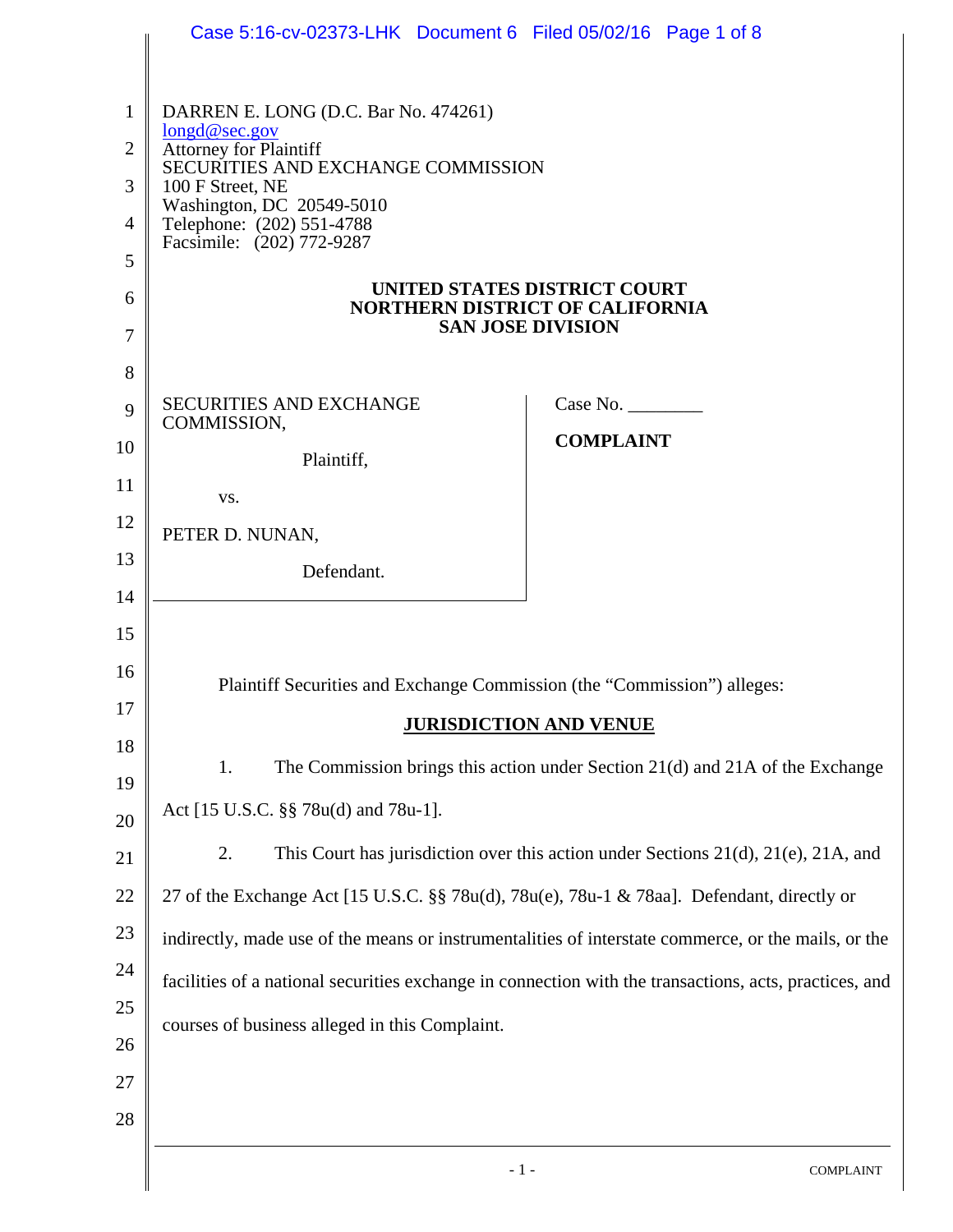| $\mathbf{1}$        | 3.<br>Venue is proper in this district under Section 27 of the Exchange Act [15 U.S.C.            |
|---------------------|---------------------------------------------------------------------------------------------------|
| $\mathbf{2}$        | §78aa] because Defendant resides in and because one or more acts or transactions constituting the |
| 3                   | violation occurred within the Northern District of California.                                    |
| $\overline{4}$<br>5 | Assignment to the San Jose Division is appropriate pursuant to Civil L.R. 3-2(c)<br>4.            |
| 6                   | and 3-2(e) because the events or omissions giving rise to the Commission's claims occurred,       |
| 7                   | among other places, in Santa Clara County.                                                        |
| 8                   | <b>SUMMARY OF THE ACTION</b>                                                                      |
| 9                   | 5.<br>This case involves unlawful insider trading by Peter D. Nunan in the securities of          |
| 10                  | FSI International, Inc., a Minnesota-based semiconductor equipment company. In 2012, Nunan        |
| 11                  | traded on material, nonpublic information that Tokyo Electron Ltd., a Japanese semiconductor      |
| 12                  | equipment company, was in negotiations to acquire FSI. At the time, Nunan was a senior            |
| 13<br>14            | engineering executive at the U.S. subsidiary of another Japanese semiconductor equipment          |
| 15                  | company, Screen Holdings Company, Ltd. A member of FSI's board of directors provided              |
| 16                  | Nunan with material, nonpublic information concerning the acquisition in an attempt to solicit a  |
| 17                  | competing bid from Screen Holdings. Over the course of many months, Nunan was a conduit for       |
| 18                  | confidential information about the acquisition negotiations from the FSI director to an executive |
| 19                  | at Screen Holdings responsible for evaluating potential corporate acquisitions.                   |
| 20                  | Pursuant to his employment agreement and his company's policies, Nunan had a<br>6.                |
| 21<br>22            | duty not to trade on or otherwise misuse confidential information concerning this potential       |
| 23                  | acquisition. In breach of that duty, between February 14 and August 9, 2012, Nunan purchased in   |
| 24                  | his personal accounts 105,000 shares of FSI stock using the material, nonpublic information that  |
| 25                  | the FSI director had provided him about the potential acquisition of FSI. Nunan also              |
| 26                  | recommended the trade to his brother, who purchased 1000 shares of FSI stock in July 2012.        |
| 27                  |                                                                                                   |
| 28                  |                                                                                                   |
|                     | $-2-$<br><b>COMPLAINT</b>                                                                         |

Ш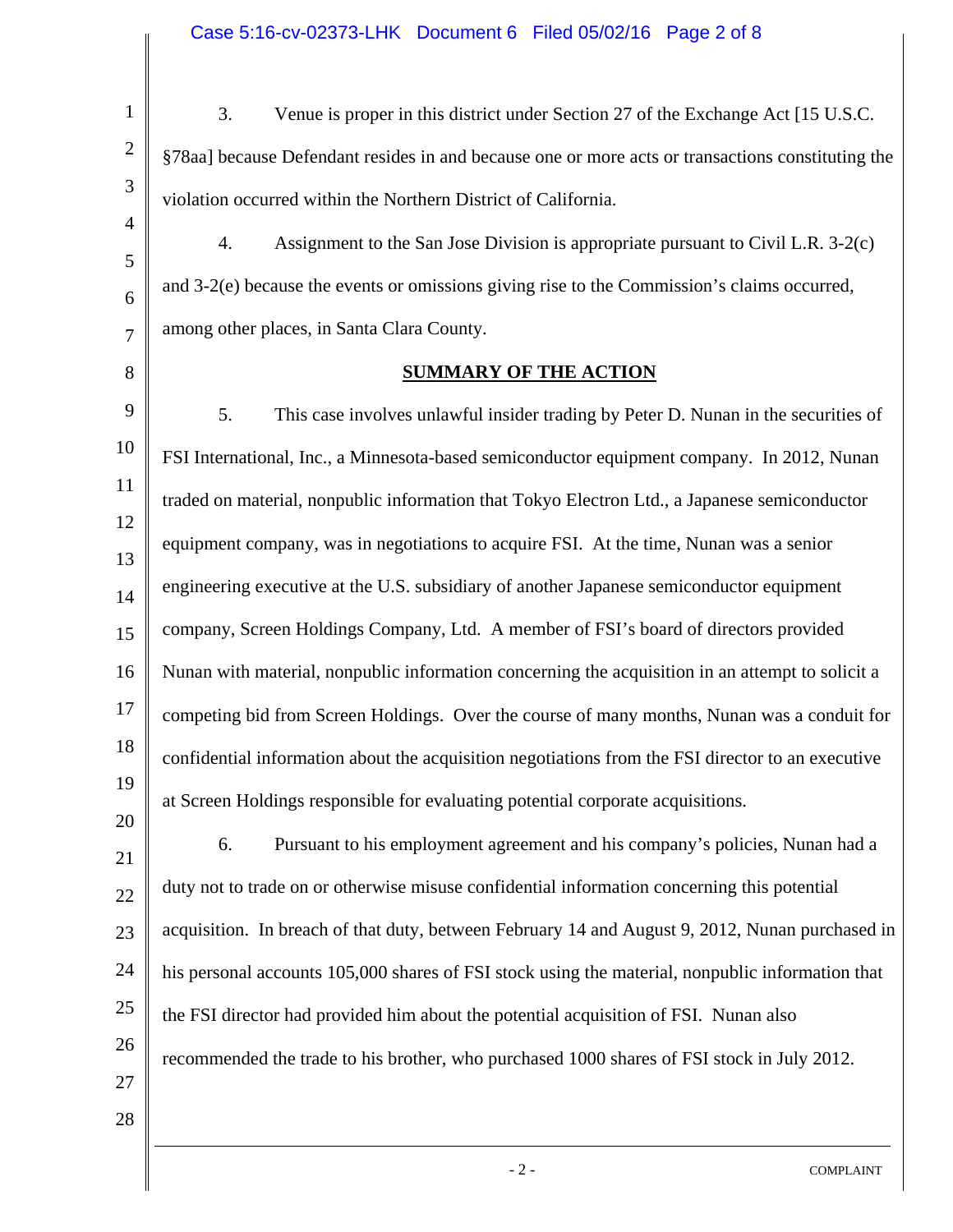## Case 5:16-cv-02373-LHK Document 6 Filed 05/02/16 Page 3 of 8

| 1                                | 7.<br>On the morning of August 13, 2012, Tokyo Electron and FSI publicly announced                  |  |
|----------------------------------|-----------------------------------------------------------------------------------------------------|--|
| 2                                | that they had entered into a definitive agreement for Tokyo Electron to acquire FSI, pursuant to a  |  |
| 3                                | cash tender offer, at a price of \$6.20 per share. This agreed purchase price represented a premium |  |
| $\overline{4}$<br>5              | of more than 50% over the prior closing price of FSI stock at \$4.04 per share. That day, after the |  |
| 6                                | public announcement of the acquisition, the price of FSI stock increased over 52% on heavy          |  |
| 7                                | trading and closed at a price of \$6.16 per share. The next day Nunan sold most of his FSI stock.   |  |
| 8                                | The illicit profits from his unlawful trading and tipping totaled \$254,858.                        |  |
| 9                                | 8.<br>By engaging in the conduct alleged in this Complaint, Nunan violated the antifraud            |  |
| 10                               | provisions of Sections 10(b) and 14(e) of the Securities Exchange Act of 1934 ("Exchange Act")      |  |
| 11                               | [15 U.S.C. §§ 78 $j(b)$ and 78n(e)], and Rules 10b-5 and 14e-3 thereunder [17 C.F.R. §§ 240.10b-5   |  |
| 12                               | and 240.1 4e-3]. The Commission seeks in this action a permanent injunction, disgorgement with      |  |
| 13<br>14                         | prejudgment interest, and a civil penalty.                                                          |  |
| 15                               | <b>DEFENDANT</b>                                                                                    |  |
| 16                               | 9.<br>Peter D. Nunan ("Nunan"), age 58, currently resides in Monte Sereno, California.              |  |
| 17                               | During the relevant time period, Nunan was a Senior Engineering Fellow at Screen SPE USA,           |  |
| 18                               | LLC (formerly known as DNS Electronics, LLC), which is a subsidiary of Screen Holdings Co.,         |  |
| 19                               | Ltd. (formerly known as Dainippon Screen Manufacturing Co., Ltd.). During the relevant time         |  |
| 20                               |                                                                                                     |  |
|                                  | period, Nunan worked in Sunnyvale, California.                                                      |  |
|                                  | <b>OTHER RELEVANT ENTITIES</b>                                                                      |  |
|                                  | TEL FSI, Inc. (formerly known as FSI International, Inc.) ("FSI") is a Minnesota<br>10.             |  |
|                                  | corporation based in Chaska, Minnesota. FSI is a supplier of semiconductor equipment and            |  |
|                                  | services. Prior to its acquisition by Tokyo Electron, which was completed in October 2012, FSI's    |  |
| 21<br>22<br>23<br>24<br>25<br>26 | common stock was registered with the Commission pursuant to Section 12(b) of the Exchange           |  |
| 27<br>28                         | Act [15 U.S.C. § 781(b)] and traded on the NASDAQ Exchange.                                         |  |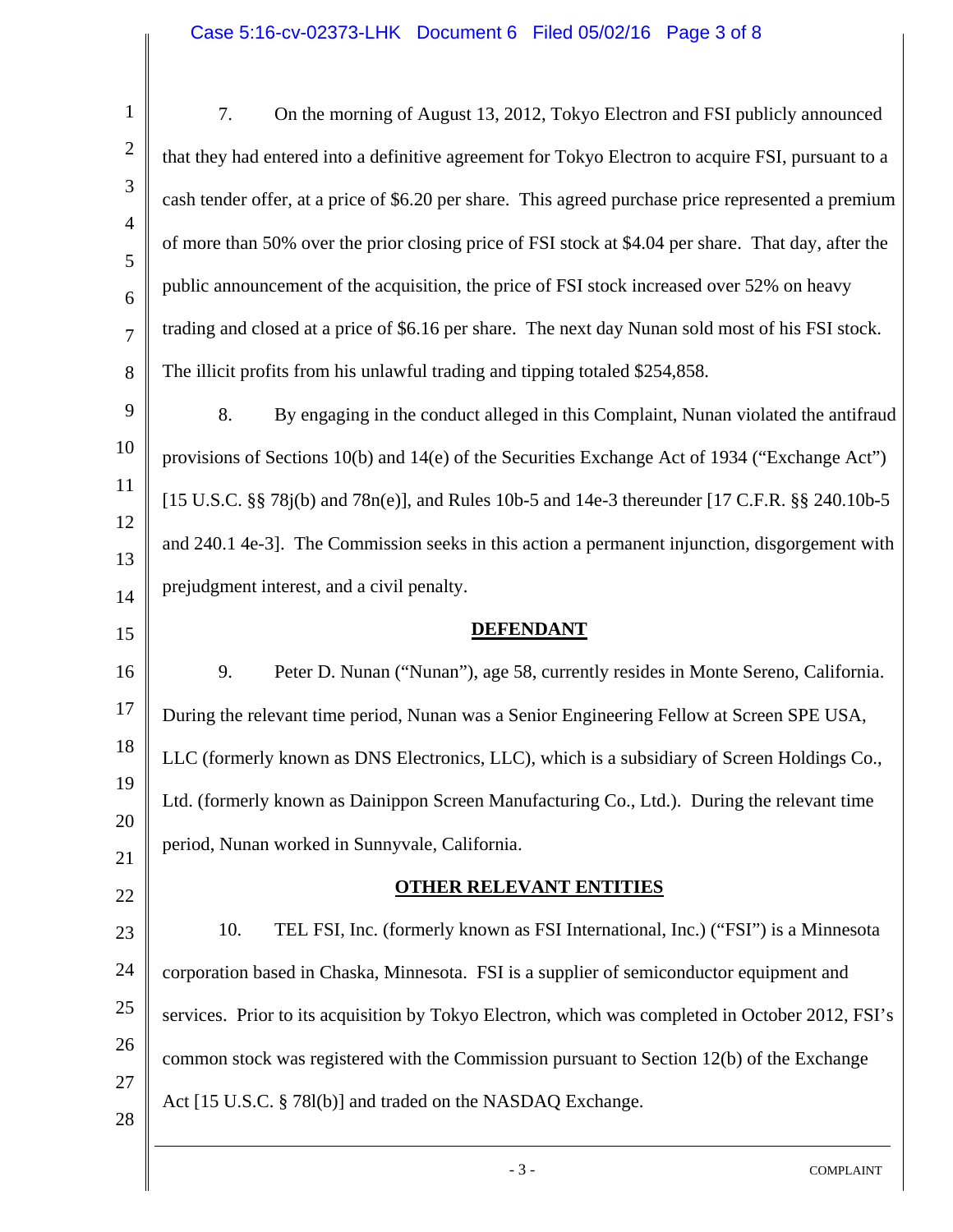| $\mathbf{1}$        | Tokyo Electron Ltd. ("Tokyo Electron") is a Japanese company headquartered in<br>11.              |
|---------------------|---------------------------------------------------------------------------------------------------|
| $\overline{c}$      | Tokyo, Japan. Tokyo Electron, which is a public company traded on the Tokyo Stock Exchange,       |
| 3                   | is a global supplier of electronics and semiconductor equipment.                                  |
| $\overline{4}$<br>5 | 12.<br>Screen SPE USA, LLC (formerly known as DNS Electronics LLC) ("Screen SPE                   |
| 6                   | USA") is a limited liability company based in Sunnyvale, California. It is a subsidiary of Screen |
| $\overline{7}$      | Holdings Co., Ltd. (formerly known as Dainippon Screen Manufacturing Co., Ltd.) ("Screen          |
| 8                   | Holdings"), a privately held Japanese company that develops, manufactures, and sells              |
| 9                   | semiconductor equipment. The U.S. subsidiary supports sales and services of the parent            |
| 10                  | company's products in the U.S.                                                                    |
| 11                  | <b>FACTS</b>                                                                                      |
| 12                  | 13.<br>At all relevant times in this Complaint, Nunan was as a Senior Engineering Fellow          |
| 13<br>14            | at Screen SPE USA, the U.S. subsidiary of Screen Holdings, a Japanese semiconductor               |
| 15                  | equipment company. Nunan owed a duty of trust and confidence to his employer. Pursuant to his     |
| 16                  | employment agreement and company's policies, Nunan had a duty not to trade on or otherwise        |
| 17                  | misuse confidential information.                                                                  |
| 18                  | 14.<br>By December 2011, Tokyo Electron, a Japanese semiconductor equipment                       |
| 19                  | company, had entered into negotiations to acquire FSI, a Minnesota-based semiconductor            |
| 20                  | equipment company. From December 2011 and continuing through August 2012, Tokyo                   |
| 21                  | Electron took substantial steps towards commencement of a tender offer for FSI securities. This   |
| 22<br>23            | included submitting a letter of interest to FSI with proposed pricing, a meeting between          |
| 24                  | executives of the two companies to exchange confidential information, and due diligence work.     |
| 25                  | The acquisition negotiations continued through the summer of 2012, and eventually resulted in an  |
| 26                  | acquisition agreement that the companies publicly announced on August 13, 2012.                   |
| 27                  |                                                                                                   |
| 28                  |                                                                                                   |
|                     | $-4-$<br><b>COMPLAINT</b>                                                                         |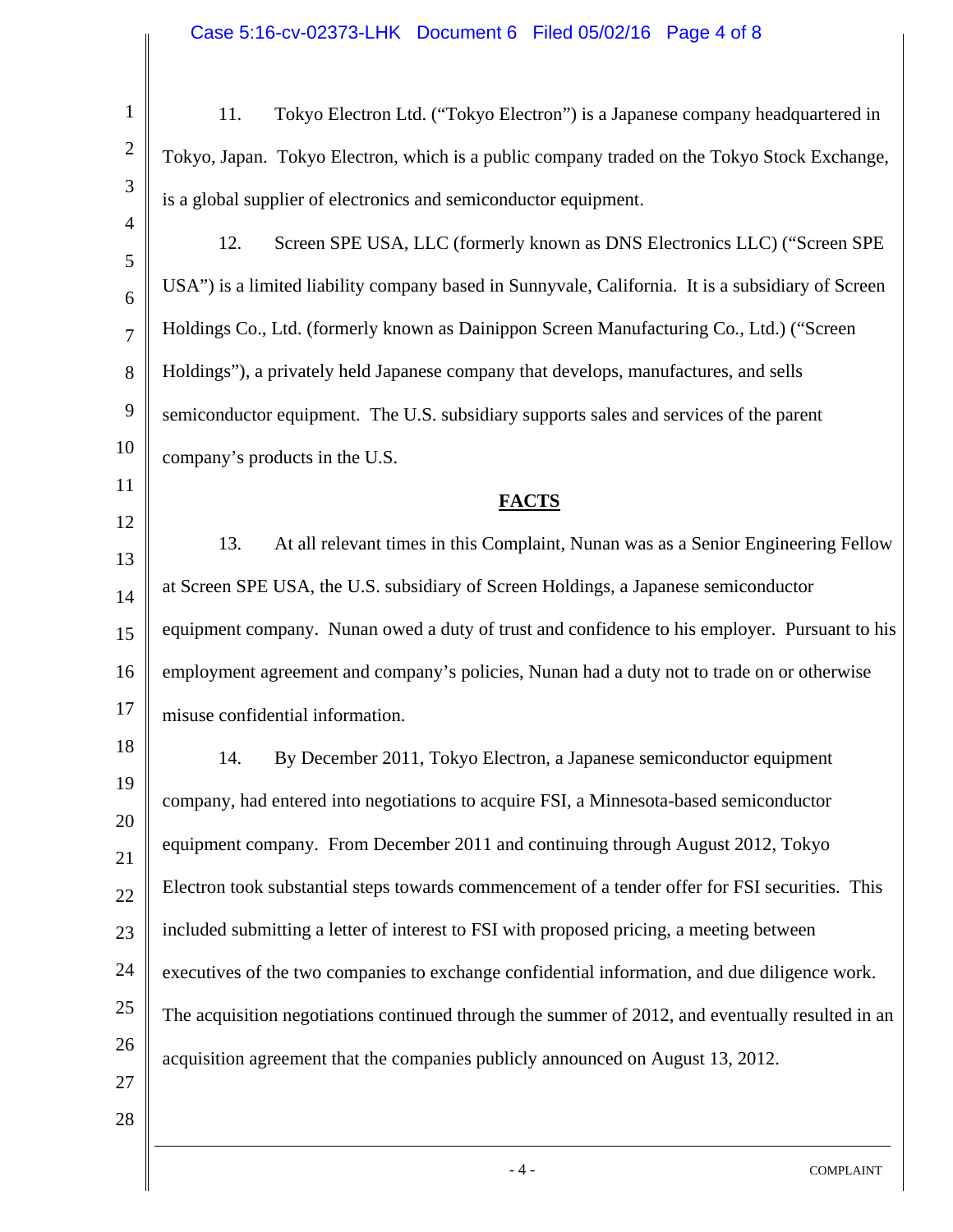## Case 5:16-cv-02373-LHK Document 6 Filed 05/02/16 Page 5 of 8

1 2 3 4 5 6 7 8 9 10 11 12 13 14 15 16 17 18 19 20 21 22 23 24 25 26 27 28 - 5 - COMPLAINT 15. No later than February 2012, a member of FSI's board of directors who had a professional relationship with Nunan informed Nunan that Tokyo Electron was in negotiations to acquire FSI. The director told Nunan this confidential information because FSI's board of directors was interested in soliciting a competing bid for FSI. Nunan worked for the U.S. subsidiary of Screen Holdings, another semiconductor equipment company. The FSI director knew Nunan had a professional relationship with an executive at Screen Holdings responsible for evaluating potential corporate acquisitions, and Nunan acted as a conduit for information between the FSI director and the executive at Screen Holdings. 16. From at least early February 2012 and continuing through August 2012, the FSI director provided Nunan with material, nonpublic information about Tokyo Electron's negotiations to acquire FSI. This included information about proposed pricing and the timing and progress of due diligence. Nunan provided this information to the executive at Screen Holdings responsible for evaluating a potential competing bid, and he also gathered additional information about FSI as requested by the executive. Ultimately, Screen Holdings did not submit a competing bid. 17. Nunan knew from the material, nonpublic information that the FSI director had provided him, that Tokyo Electron was bidding to acquire FSI at a substantial premium over the market price of FSI stock. Nunan received the material, nonpublic information about the potential acquisition in the course of his employment, and had a duty not to trade on or otherwise misuse the confidential information for his personal benefit. 18. In breach of his duty, Nunan traded on the material, nonpublic information. Between February 14 and August 9, 2012, Nunan purchased 105,000 shares of FSI in his personal brokerage accounts at a weighted average price of approximately \$3.76 per share. Additionally,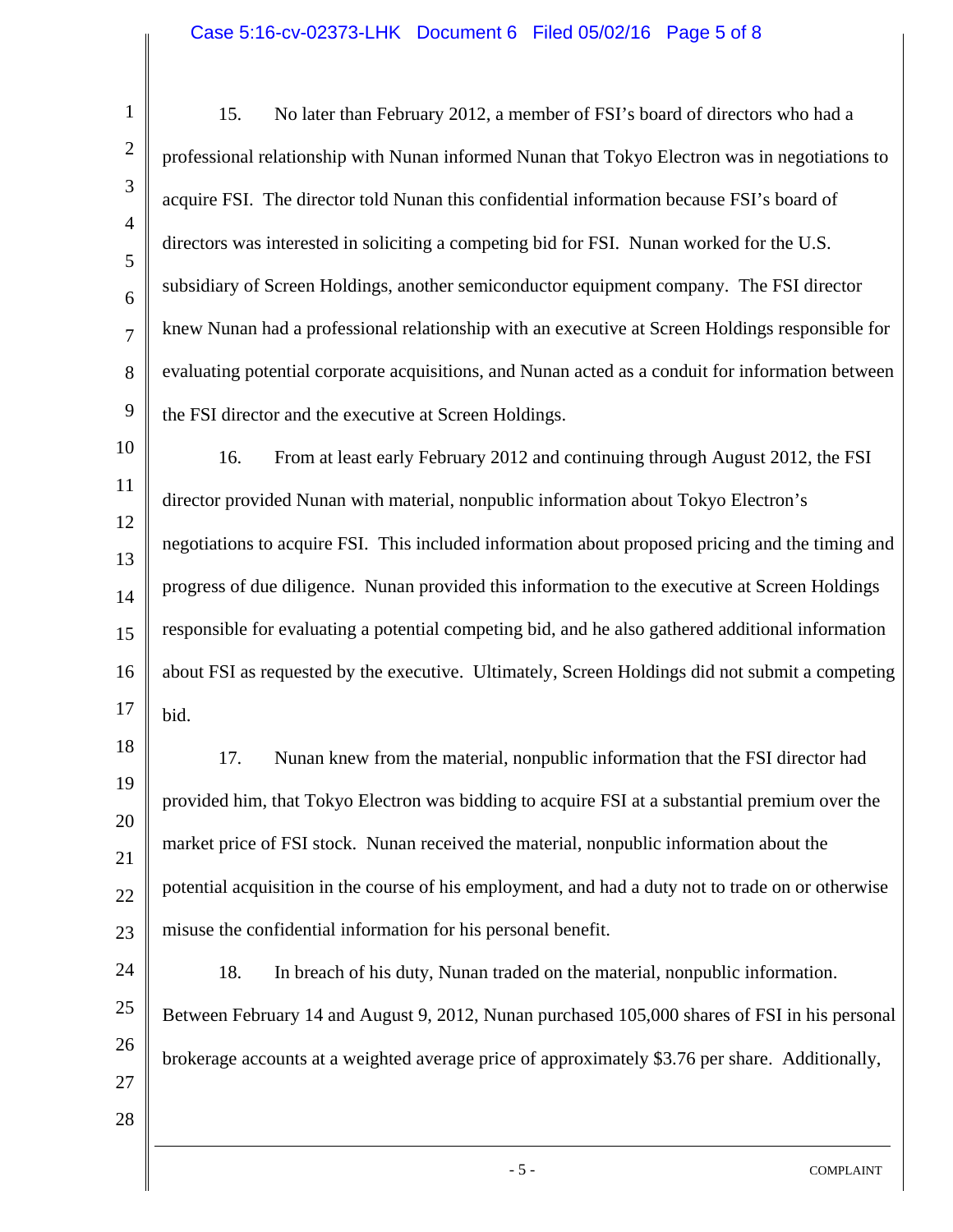1 2 3 4 5 6 7 8 9 10 11 12 13 14 15 16 17 18 19 20 21 22 23 24 25 26 27 28 in further breach of his duty, Nunan recommended the trade to his brother, who purchased 1000 shares of FSI on July 23, 2012 at a price of \$3.45 per share. 19. On the morning of August 13, 2012, Tokyo Electron and FSI publicly announced that they had entered into a definitive agreement for Tokyo Electron to acquire FSI, pursuant to a cash tender offer, at price of \$6.20 per share. The agreed purchase price represented a premium of more than 50% over the prior day's market closing price of \$4.04 per share. After the public announcement of the acquisition, the market price of FSI stock increased more than 52% on heavy trading and closed at a price of \$6.16 per share. Nunan sold most of his FSI stock the following day. The illicit profits, realized and unrealized, from his unlawful trading and tipping totaled \$254,858. **FIRST CLAIM FOR RELIEF Violations of Section 10(b) of the Exchange Act and Rule 10b-5 Thereunder**  20. The Commission realleges and incorporates by reference paragraphs 1 through 19, above. 21. Defendant, by engaging in the conduct described above, directly or indirectly, in connection with the purchase or sale of securities, by use of the means or instrumentalities of interstate commerce, or the mails, or the facilities of a national securities exchange: a. employed devices, schemes, or artifices to defraud; b. made untrue statements of material fact or omitted to state material facts necessary in order to make the statements made, in light of the circumstances under which they were made, not misleading; and/or c. engaged in acts, practices, or courses of business which operate or would operate as a fraud or deceit upon any persons, including purchasers or sellers of the securities.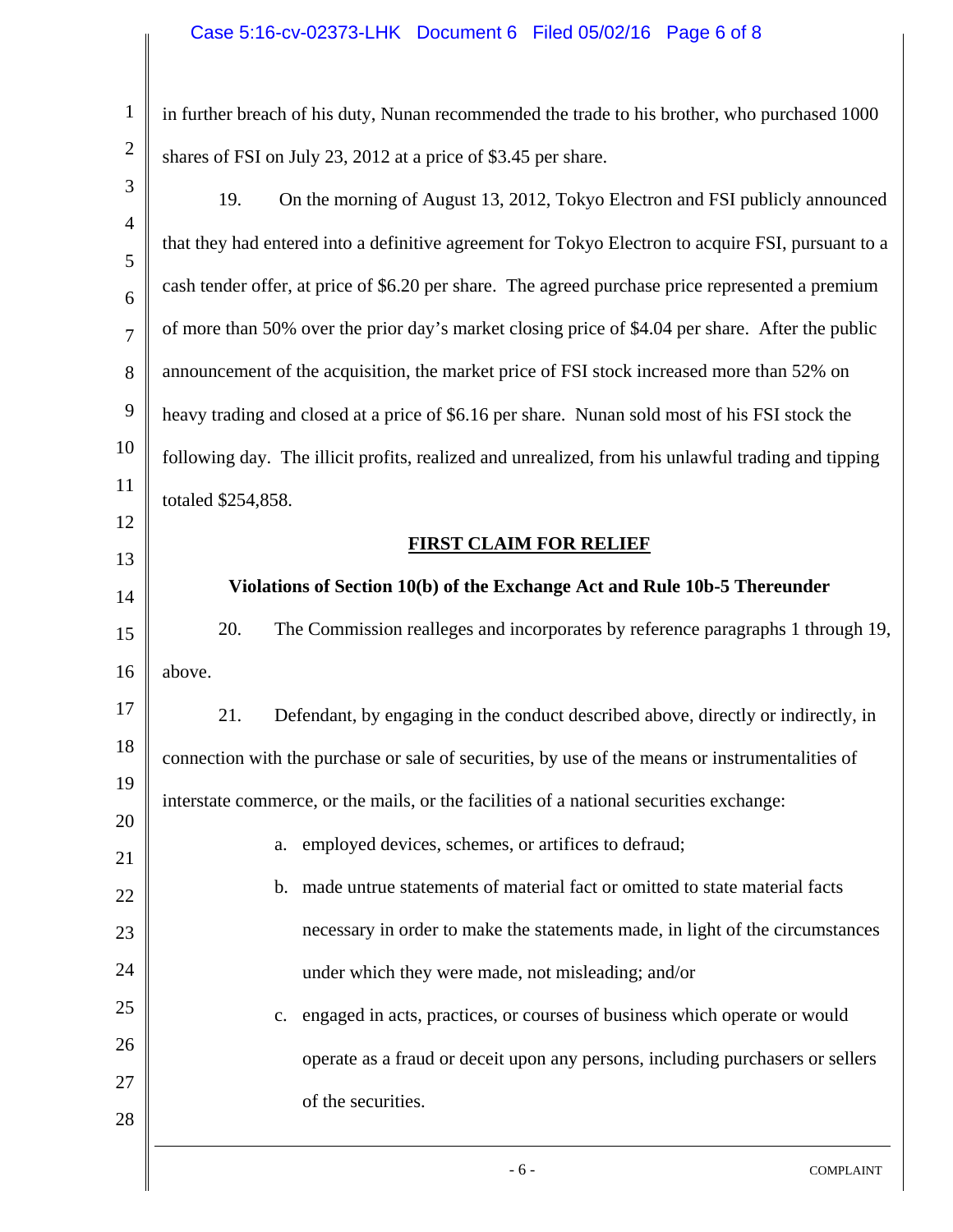|                | Case 5:16-cv-02373-LHK Document 6 Filed 05/02/16 Page 7 of 8                                  |  |
|----------------|-----------------------------------------------------------------------------------------------|--|
|                |                                                                                               |  |
| $\mathbf{1}$   | 22.<br>By engaging in the foregoing conduct, Nunan violated, and unless enjoined will         |  |
| $\overline{2}$ | continue to violate, Section 10(b) of the Exchange Act [15 U.S.C. § 78j(b)], and Rule 10b-5   |  |
| 3              | thereunder [17 C.F.R. § 240.10b-5].                                                           |  |
| $\overline{4}$ | <b>SECOND CLAIM FOR RELEIF</b>                                                                |  |
| 5              | Violations of Section 14(e) of the Exchange Act and Rule 14e-3 Thereunder                     |  |
| 6              | 23.<br>The Commission realleges and incorporates by reference paragraphs 1 through 19         |  |
| 7              |                                                                                               |  |
| 8              | above.                                                                                        |  |
| 9              | 24.<br>By engaging in the conduct described above, in connection with a tender offer,         |  |
| 10             | Nunan knowingly or recklessly engaged in one or more fraudulent, deceptive, or manipulative   |  |
| 11             | acts.                                                                                         |  |
| 12<br>13       | 25.<br>By reason of the foregoing, Nunan violated, and unless enjoined will continue to       |  |
| 14             | violate, Section 14(e) of the Exchange Act [15 U.S.C. § 78n(e)] and Rule 14e-3 thereunder [17 |  |
| 15             | C.F.R. § 240.14e-3].                                                                          |  |
| 16             |                                                                                               |  |
| 17             | <b>PRAYER FOR RELIEF</b>                                                                      |  |
| 18             |                                                                                               |  |
| 19             | WHEREFORE, the Commission respectfully requests that the Court enter Final                    |  |
| 20             | Judgment:                                                                                     |  |
| 21             | I.                                                                                            |  |
| 22             | Permanently restraining and enjoining Defendant from, directly or indirectly, engaging in     |  |
| 23             | conduct in violation of Sections 10(b) and 14(e) of the Exchange Act [15 U.S.C. §§ 78j(b) and |  |
| 24             | 78n(e)] and Rules 10b-5 and 14e-3 thereunder [17 C.F.R. §§ 240.10b-5 and 240.14e-3];          |  |
| 25             | П.                                                                                            |  |
| 26             | Ordering Defendant to disgorge, with prejudgment interest, the illicit trading profits        |  |
| 27             | resulting from the conduct alleged in this Complaint;                                         |  |
| 28             |                                                                                               |  |
|                | $-7-$<br><b>COMPLAINT</b>                                                                     |  |